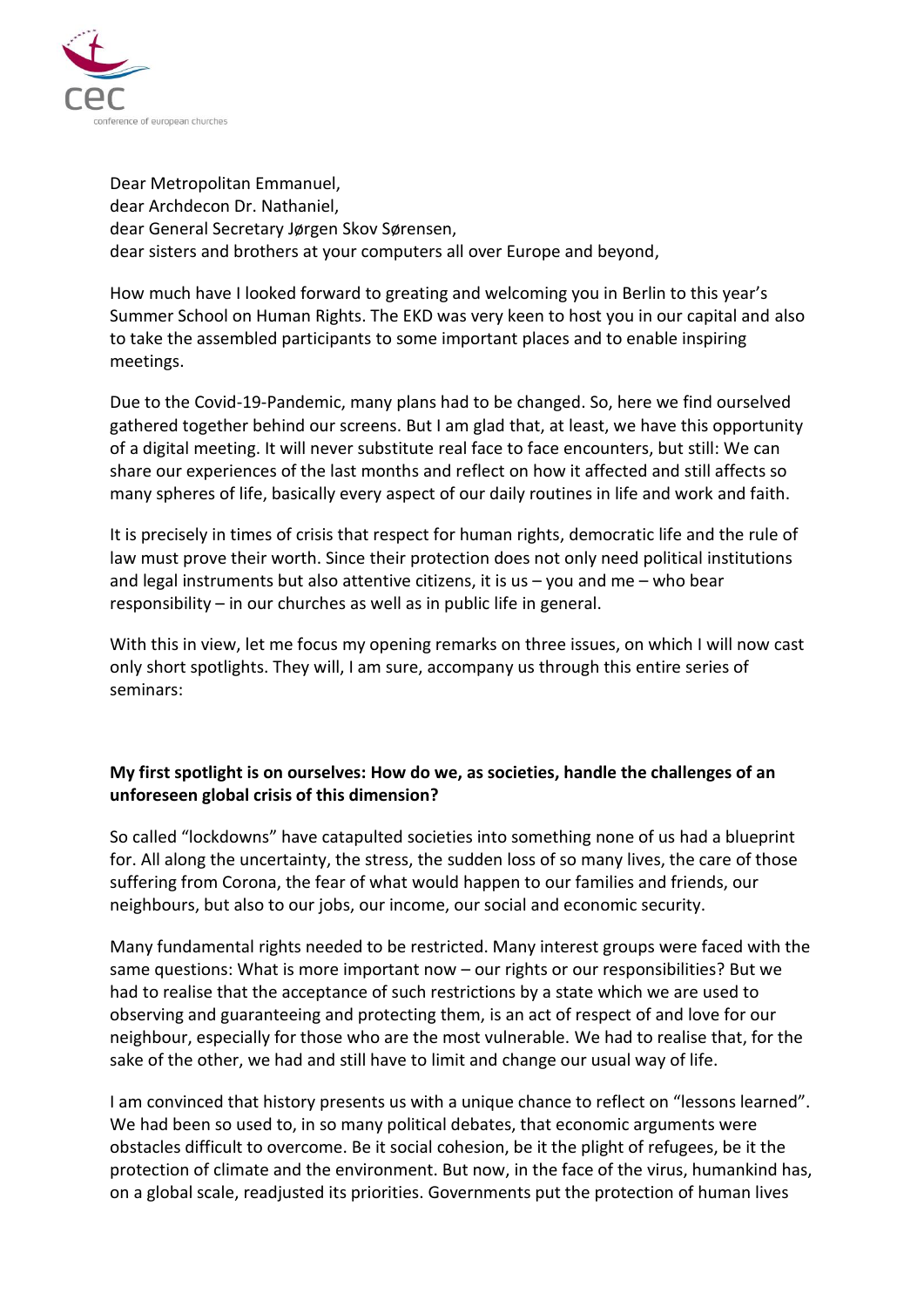

and the functioning of health services before economic considerations. Nations and societies joined commonly into a huge effort to contain the spread of the pandemic – whatever the cost. People changed their routines, sacrificed their comfort, risked their livelihoods to make this possible.

I don't say that no mistakes were made. We were – and are – going down an unknown route without a map. We have to make allowances. We have to be tolerant. But we also have to admit: It worked. In the EU and in many other parts of Europe, we have fought back the pandemic, we have reached a level that we can handle while carefully disconfining ourselves and re-opening social and economic life.

If this was possible to fight a pandemic  $-$  can't we build on that for the other global challenges humankind is faced with? As EKD has phrased it in its 2019 publication 'Lent to us is the Star on which we live.': "People are able to do more than calculate!"

Let us take courage from what we have seen people are indeed able to do, if there is a common will and and insight in the necessity. Let us take courage from the fact, that the protection of the most vulnerable was, for some weeks, the common goal of a great majority of people and nations. Let us take courage also from the fact, that the Church has moved on into new spaces, in which it will – I am sure – remain present even when physical meetings are possible again.

## **My second spotlight is on our fellowship of Churches: What can we, as churches in Europe, as a communion of believers, learn from the experiences of these recent months?**

The pandemic brought another grave novelty: In such a time of greatest vulnerability we could not, as humankind used to for centuries, even millennia, turn to what nurtures and shelters us spiritually, like worship services, Holy Communion, and common prayer. Instead we had and have to observe physical distancing, and use and indeed invent new, digital formats for celebrating the Living God - online. We had, in that respect, become just one more group whose fundamental rights were curbed in order to ensure an efficient lockdown and strict physical distancing.

In Germany we had many discussions about Freedom of Religion and Belief, pondering whether religious communities have reacted too obediently to the restrictions imposed by the state, as churches and places of worship and community were closed for many weeks. But we, too, as so many other groups, put the common good and the safety of the most vulnerable, before our self-interest.

We could do that, because we trusted in our government. We were sure: When the conditions of the pandemic are over, religious freedom will be fully restored. These restrictions were not violations of our fundamental right, but necessary and limited regulations concerning only such expressions of religion and belief as require physical proximity.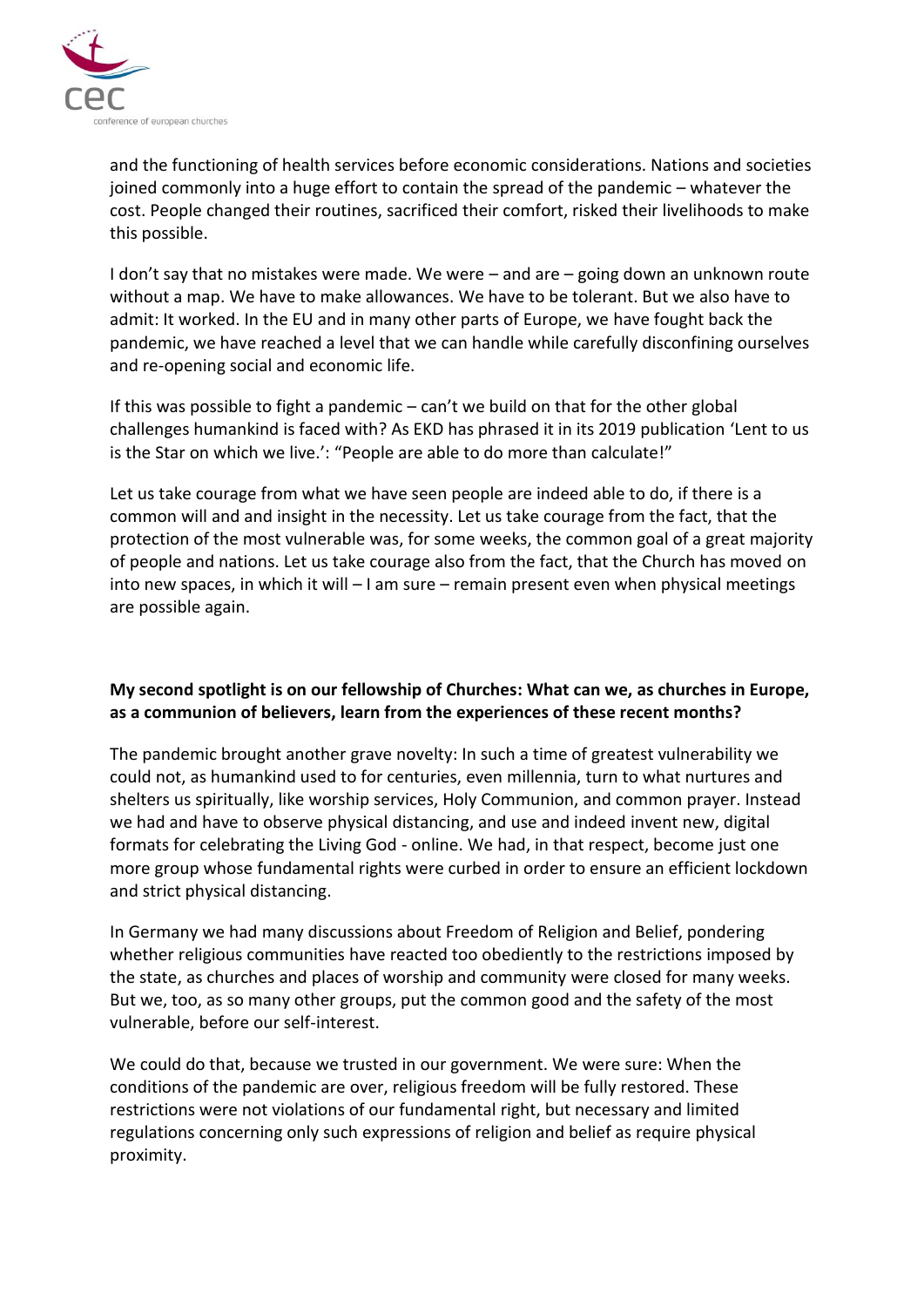

In saying this, I also imply: We learned to appreciate the Right to Freedom of Religion and Belief in a new way. We reflected on its function in our socities. We experienced what we were missing, as some aspects needed to be restricted.

This year the European Convention on Human Rights celebrates its  $70<sup>th</sup>$  anniversary – and we proudly celebrate this jubilee. There will be speeches. There will be publications. But we best celebrate it by living to its standards, by insisting they are for everyone, and by acting in solidarity to uphold the achievements of humanity and the instruments of protection of human rights.

As churches we bear responsibility for the wellbeing not only of our own people, but also for the society we live in. We wish and work for it to become a place that is home to everyone who lives in it, wherever they come from, because each and every human being is vested in dignity by God. The voice of the churches needs to be heard, its message loud and clear: God's love is for His entire creation! And as we act together as Conference of European Churches we demand that the European community must stand together for the sake of its people and in solidarity with those who are in need and seek shelter with us.

The pandemic makes us realize just how much we depend on each other, as people of different churches, different nations, with different backgrounds – yet as human beings and God's children who believe and trust in Him who said: "In this world you will have trouble. But take heart! I have overcome the world." (John 16,33)

## **My third spotlight is on Europe's role in the world: How can we become a symbol of hope, how can we live out what we are supposed to be: salt and light to the world?**

I just said: The pandemic taught us to put the love our our neighbour before our selfinterest.

But who else is our neighbour?

"Leave no one behind" – also the catchphrase of the United Nations' Sustainable Development Goals – is a campaign that reminds us not only of our international obligations, but also of the gospel and our responsibility before God and humankind, for those who threaten to be forgotten and lost – even more in times of Covid-19:

- be they refugees at the borders of our continent;
- be they children, women and men in totally overcrowded camps where there is no chance to protect yourself from the virus
- or be they those in the boats on the Mediterranean Sea, fleeing from violence, war, hunger or climate desasters and from so many places without a future.

Here "Europe", the EU, as Noble Peace Prize Laureate, must show its humanity and its values. I take it as a sign of hope that movements like "Leave no one behind" are driven mostly by the younger generation who stand up for a world of sharing and togetherness.